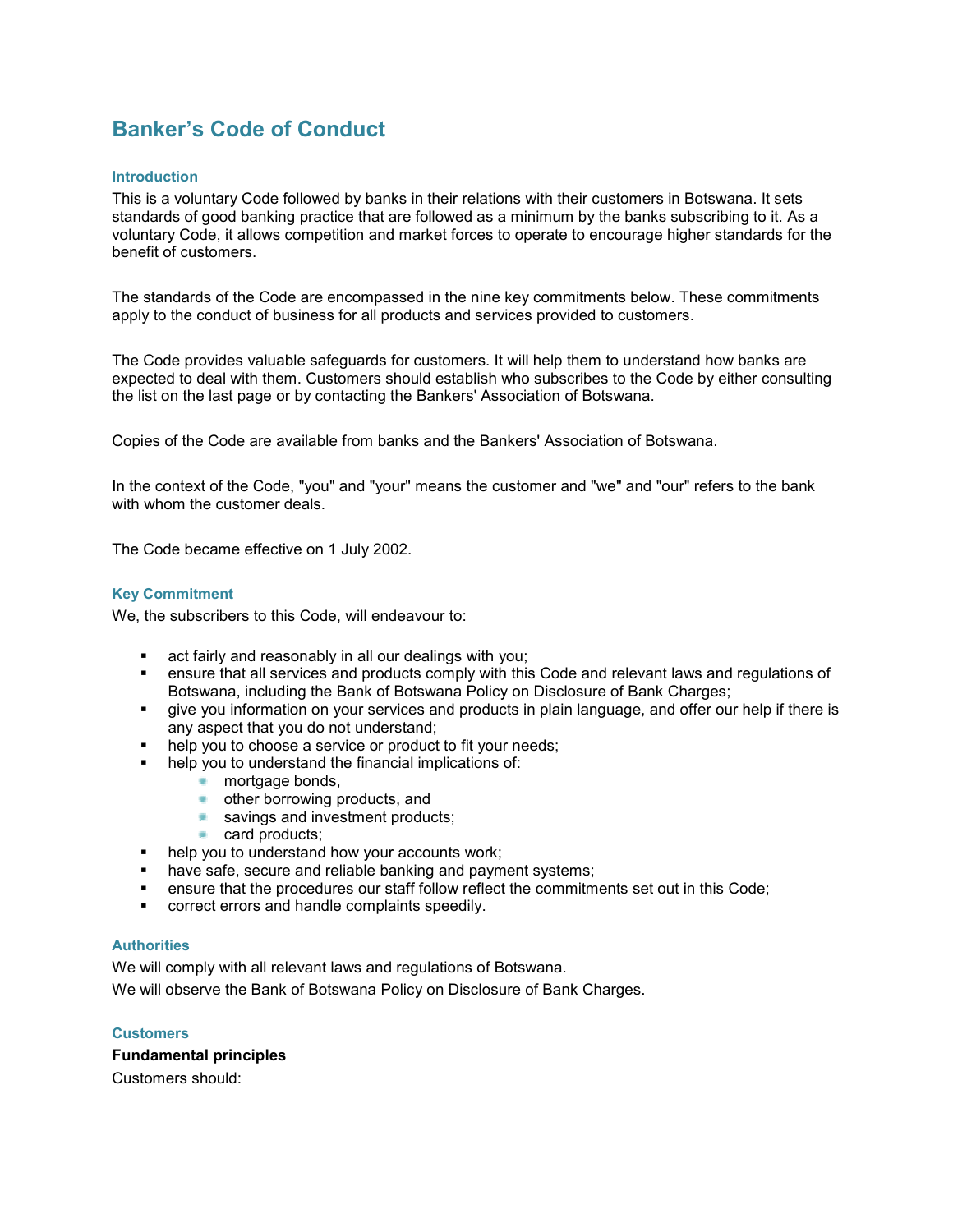- 1. communicate any changes in their circumstances, and all relevant information, to their bank in a timely and accurate manner;
- 2. respect confidentiality (e.g. protect at all times, and never disclose, their personal identification number - PIN).
- 3. avoid conflicts of interest;
- 4. offer their services irrespective of race, religion or gender;
- 5. educate and help you to choose services or products to fit your needs;
- 6. safeguard your deposits;
- 7. correct errors and handle your complaints speedily;
- 8. act fairly and reasonably in all their dealings with you;
- 9. recognise the need to ensure the reliability of their systems and technology;
- 10. respect confidentiality.

## Opening and closing of accounts

To assist in protecting their clients, employees, members of the public and themselves against fraud and other misuse of the banking system, banks, when opening accounts, will reasonably satisfy themselves as to the identity of the applicants in terms of section 44 (I) of the Banking Act of 1995.

If and when called upon to do so by the applicant, banks will disclose to the applicant their reason(s) for declining to open an account.

Subject to contractual and other legal obligations:

- **EXEDENT** banks may close accounts or discontinue services at any time, although
- clients may close accounts at any time subject to settlement of any obligations to the bank.

#### Terms and conditions

All written terms and conditions of your dealings with the bank will set out your rights and responsibilities clearly and in plain language, with legal and technical language used only where necessary. Banks will, as far as possible, publish and give you reasonable notice of changes in terms and conditions before such changes take effect, as required by the Bank of Botswana Policy on Disclosure of Bank Charges.

Banks will encourage their customers to acquaint themselves with, and abide by, the terms, conditions and obligations relating to their financial dealings with their banks.

#### Interest and charges

Banks are required to provide customers with details of charges, if any, payable in connection with the operation of their accounts. These will be in the form of published tariffs covering services which will be made available at branches or sent to customers:

- **•** when accounts are opened;
- **at any time on request;**
- **•** before changes are made.

Banks will endeavour to distinctly identify charges, and avoid the imposition of hidden charges.

Banks will provide customers, or any enquirer, with a detailed explanation of its bank charges, commissions, service fees and the computation thereof.

Banks will, as far as possible, endeavour to reach and observe commonality in terminology regarding the description of bank charges, services and products, and to use such terminology when publishing or displaying details of such charges.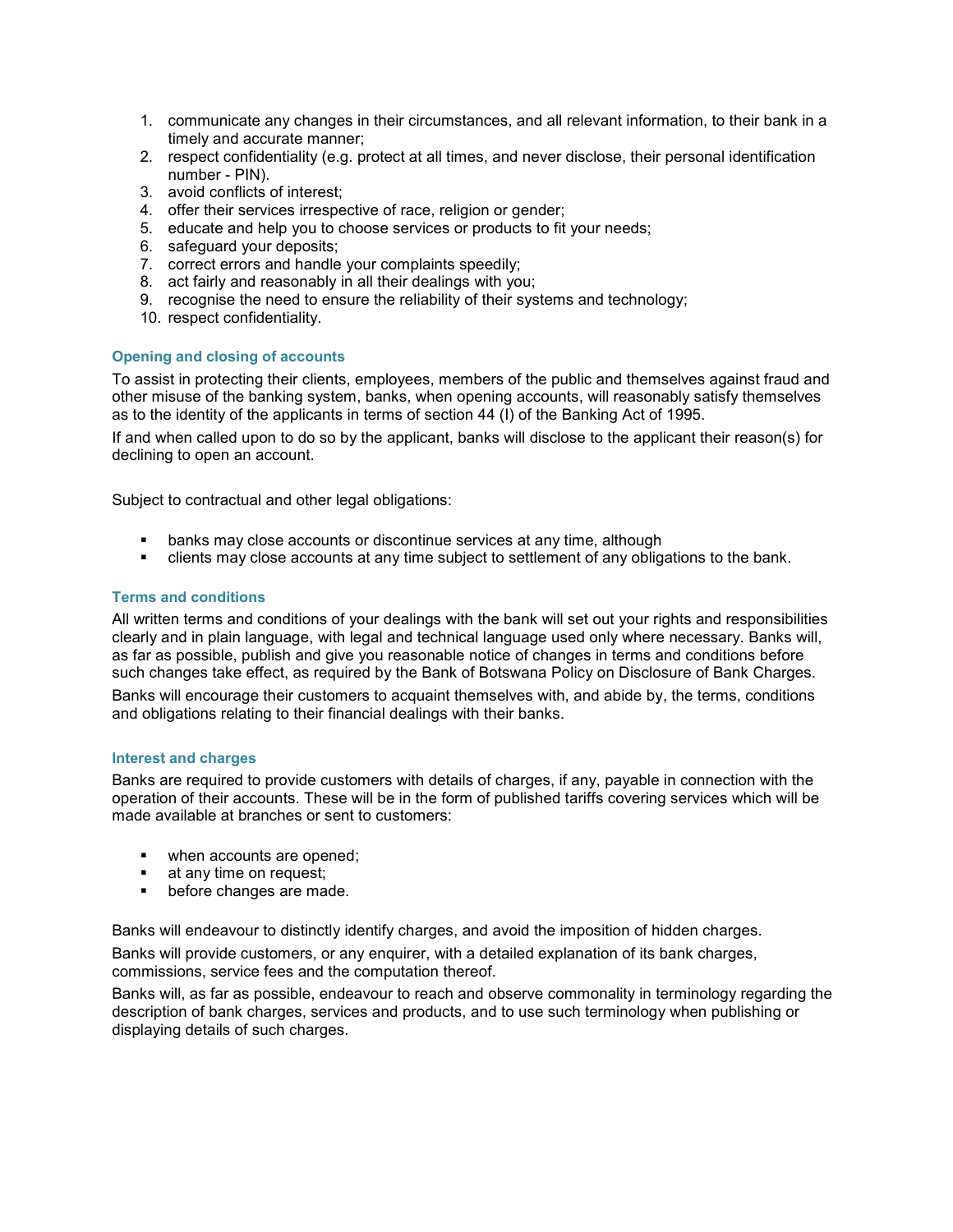#### **Statements**

- Banks will provide customers with, or customers may obtain, periodic printed statements that will contain:
- the dates, amounts and nature of transactions and charges;
- **EXEDENT INTERET** interest debited or credited and, where possible, the interest rates applied;
- any other information as may be legally required or in compliance with the Bank of Botswana Policy on Disclosure of Bank Charges.

#### Current account

- To assist in protecting their customers, members of the public and themselves against fraud and other misuse of the banking system, banks will take reasonable precautions in issuing cheque books and will expect customers to:
- exercise care in the safe keeping of their chequebooks and in the issuing of cheques;
- **Familiarise themselves with the guidelines printed in cheque books regarding the drawing and the** crossing of cheques.

## The granting of credit

All lending will be subject to the individual bank's assessment of your ability to repay

If and when called upon to do so by the applicant, banks will disclose to the applicant their reason(s) for declining to grant a facility

Cards and personal identification numbers (PINs)

To assist in protecting their customers, members of the public and themselves against fraud and other misuse thereof, banks will:

- **take care in the issue, reissue and renewal of cards and PINs;**
- inform cardholders of their responsibility and expect them to take care in the safe keeping and use of their cards and PINs.

The bank will issue you with a card or replace one that has already been issued. A replacement fee may be charged.

The card remains the property of the bank at all times and is issued to the account holder solely for his or her own use and not for use by third parties.

If it becomes clear to the bank that the card is being used improperly by the account holder or by third parties, the bank may exercise its right to withdraw the card or render it inoperative without notice to the account holder.

Your PIN (personal identification number) is strictly confidential. Where a bank supplies it, it will be advised only to you and will be issued separately from your card. You should never disclose your PIN to anyone, including any employee of the bank.

The bank will tell you if you can select your own PIN and, if so, you will be encouraged to do so carefully. This should make it easier for you to remember your PIN.

#### Debt collection practices

When dealing with customers in default, banks will ensure that normal rules of procedure are observed.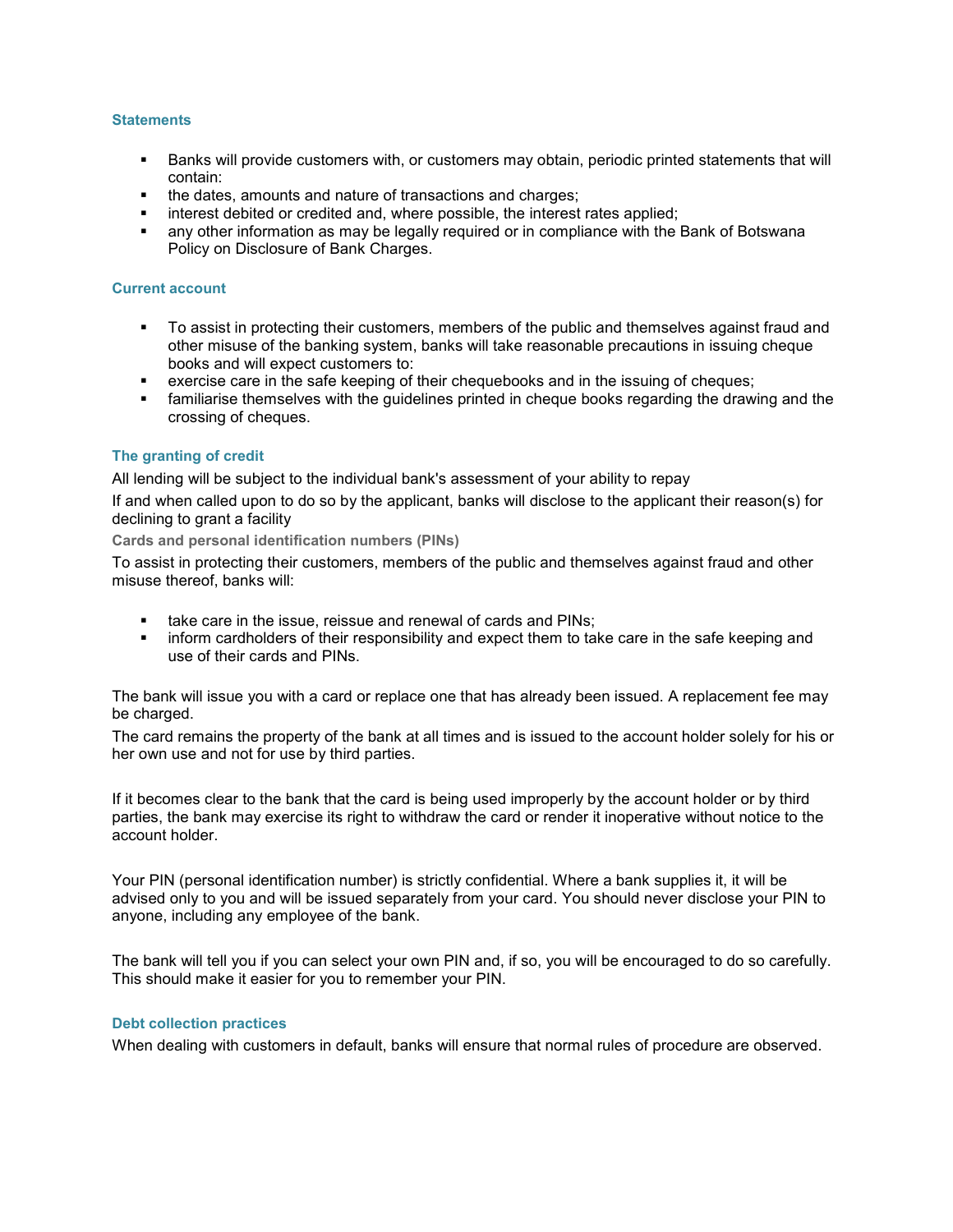## **Confidentiality**

Banks will comply fully with disclosure requirements as set out in Section 43 of the Banking Act, 1995. With the following exceptions, banks will, at all times, observe a strict duty of confidentiality and exercise due care where:

- information is given within a banking group in order to maintain existing, and establish future, relationships with customers;
- the customer requests or consents to disclosure;
- the bank is legally compelled to disclose;
- the interest of the bank is to be protected;
- there is a duty to the public to provide information, for example, in response to enquiries from other banks;
- to a surety, guarantor or cessionary;
- when the legal process has been followed to recover debts.

## Complaints by customers

Under normal circumstances, ATM and other billing errors will be resolved within 21 (twenty-one) days. Where complications arise, for example, in the case of international transactions, we will keep you advised of progress in resolving the matter.

Banks have their own internal procedures for the handling of customer complaints. Details of these will be displayed in banking halls.

An independent adjudicator's office has been established. The Adjudicator is available at no cost to you to mediate on any complaint that you and your bank may not have been able to resolve, provided you have observed and carried out in entirety your bank's internal complaint resolution procedure.

All banks that are members of the Bankers' Association of Botswana are automatically subject to the jurisdiction of the Banking Adjudicator.

Your bank will, upon application, supply you with the Adjudicator's address, telephone and fax numbers.

## Personal safety

Banks will take reasonable steps to protect their customers and others whilst on bank premises.

## **Competitors**

Banks will compete for business based on merit and, in marketing their services, will act responsibly and prudently and ensure that advertisements are fair and responsible, do not contain misleading information and comply with relevant laws and regulations in Botswana.

## Monitoring and Review

The Code is monitored by the Bankers' Association of Botswana and will be reviewed and updated from time to time.

## Useful Definitions

These definitions, which are neither precise, legal nor technical, explain the meaning of words and terms used in the Code.

- ATM (automated teller machine): A cash machine or free standing device dispensing cash that may also provide other information or services to customers who have a card and a PIN, password or other personal identification.
- **Banks:** Financial institutions who subscribe to the Code.
- Basic banking service: The opening, maintenance and operation of accounts for money transmission by means of a cheque, other payment instruments or savings accounts.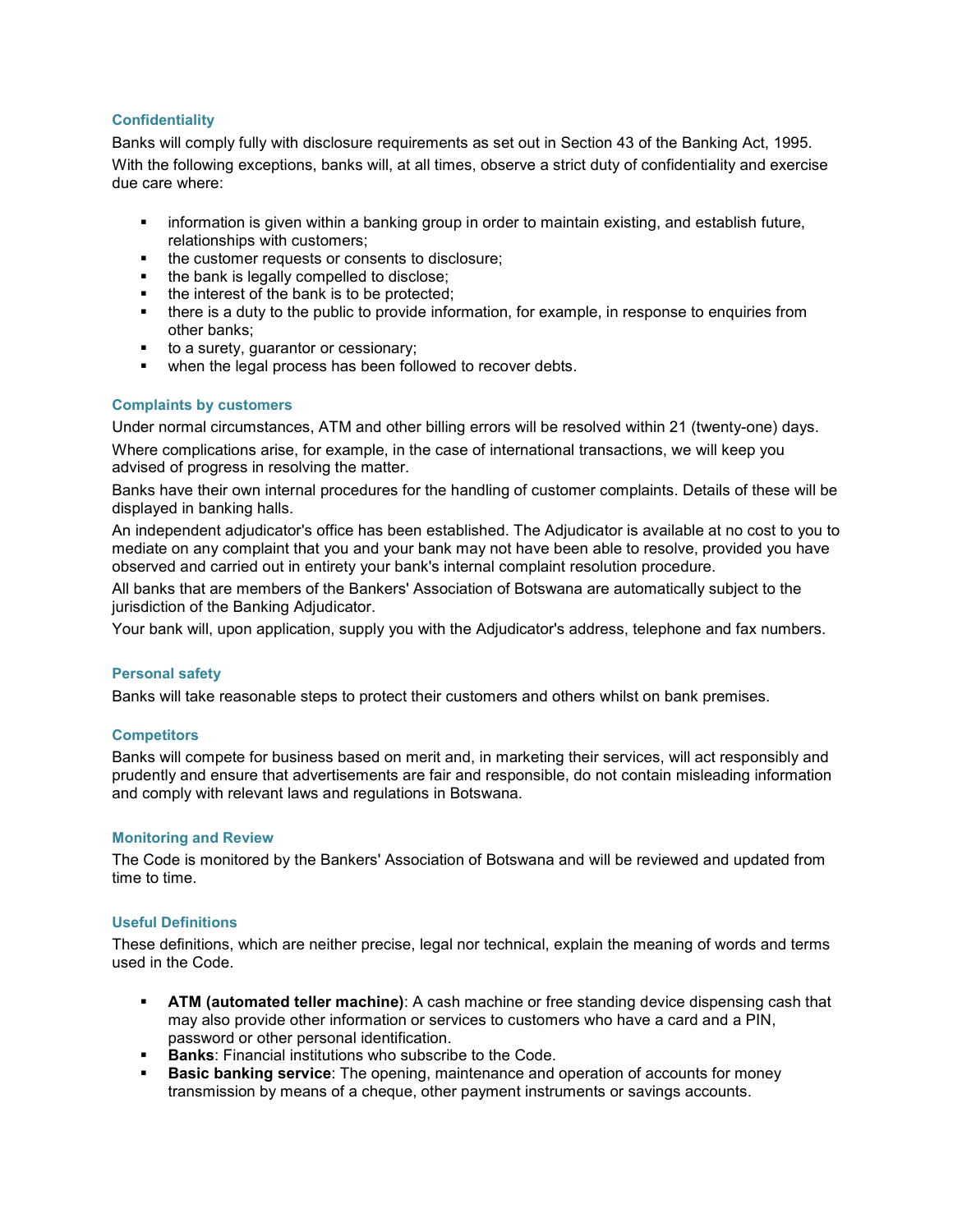- **Cards:** A general term for any plastic card that may be used to pay for goods and services and to withdraw cash. For the purposes of this Code, it excludes electronic purses.
- Credit scoring: A system that banks use to assist them in making decisions about granting consumer credit. Credit scoring uses statistical techniques to measure the likelihood that an application for credit (a loan) will be a good credit risk.
- Crossing of cheques: Protecting both the drawer and payee in the event of the loss of a cheque in any of the following ways: drawing two transverse parallel lines across the face of a cheque, with or without the words "A/c Payee Only", "Not Negotiable", "Not transferable", etc.
- **Customer:** Any private individual or legal entity who or which avails of financial services from the subscribers to the Code.
- **Drawing of a cheque:** Completion of the details required on a cheque form to facilitate the negotiation thereof.
- Electronic purses: Any card or function of a card that contains real value in the form of electronic money that someone has paid for in advance, some of which can be reloaded with further funds and that can be used for a range of purposes.
- **Relevant information**: Name, address, marital status, employment status, financial status.
- Password: A word or an access code that the customer has selected to permit him/her access telephone or home banking services and that is also used for identification.
- **Personal customer**: A person, whether carrying on business or not, who maintains an account or who receives other services from a bank.
- **PIN (personal identification number)**: A number provided on a strictly confidential basis by a bank to a card holder. Use of this number by the customer will allow the card to be used to withdraw cash and access other services through an automated teller machine (ATM) or point-ofsale device.
- **Security:** A word used to describe items of value such as a mortgage bond registered over a house, share certificates, life policies, etc that represent assets used as support for a loan. Under a secured loan the lender has the right to sell the security if the loan is not repaid.
- Selected personal information: A selection of memorable facts and information of a private and personal nature chosen by the customer (the sequence of which is known only to the customer) that can be used for identification and to verify identification when accessing accounts, usually telephonically.
- **Suretyship:** An undertaking given by a person, called the surety, promising to pay the debts of another if that other person fails to do so.
- **Stale cheque**: A cheque that has not been paid because its date is too old, normally more than six months.
- Tariff: A list of charges for services provided by a bank.
- Unpaid cheque: This is a term for a cheque that, after being deposited into the account of the person to whom it is payable, is subsequently returned "unpaid" ("bounced") by the bank whose customer issued the cheque. This leaves the person to whom the cheque is payable without the money in his/her account.

## The Banking Adjudicator in Botswana

## Purpose

To resolve customers' complaints against their commercial banks, but only after the customer has made full use of the complaints procedure of the bank concerned.

# Impartiality and independence

The Banking Adjudicator is a neutral institution that examines complaints on their merits, and recommends fair solutions.

# Charges

The services of the Banking Adjudicator are free to eligible bank customers.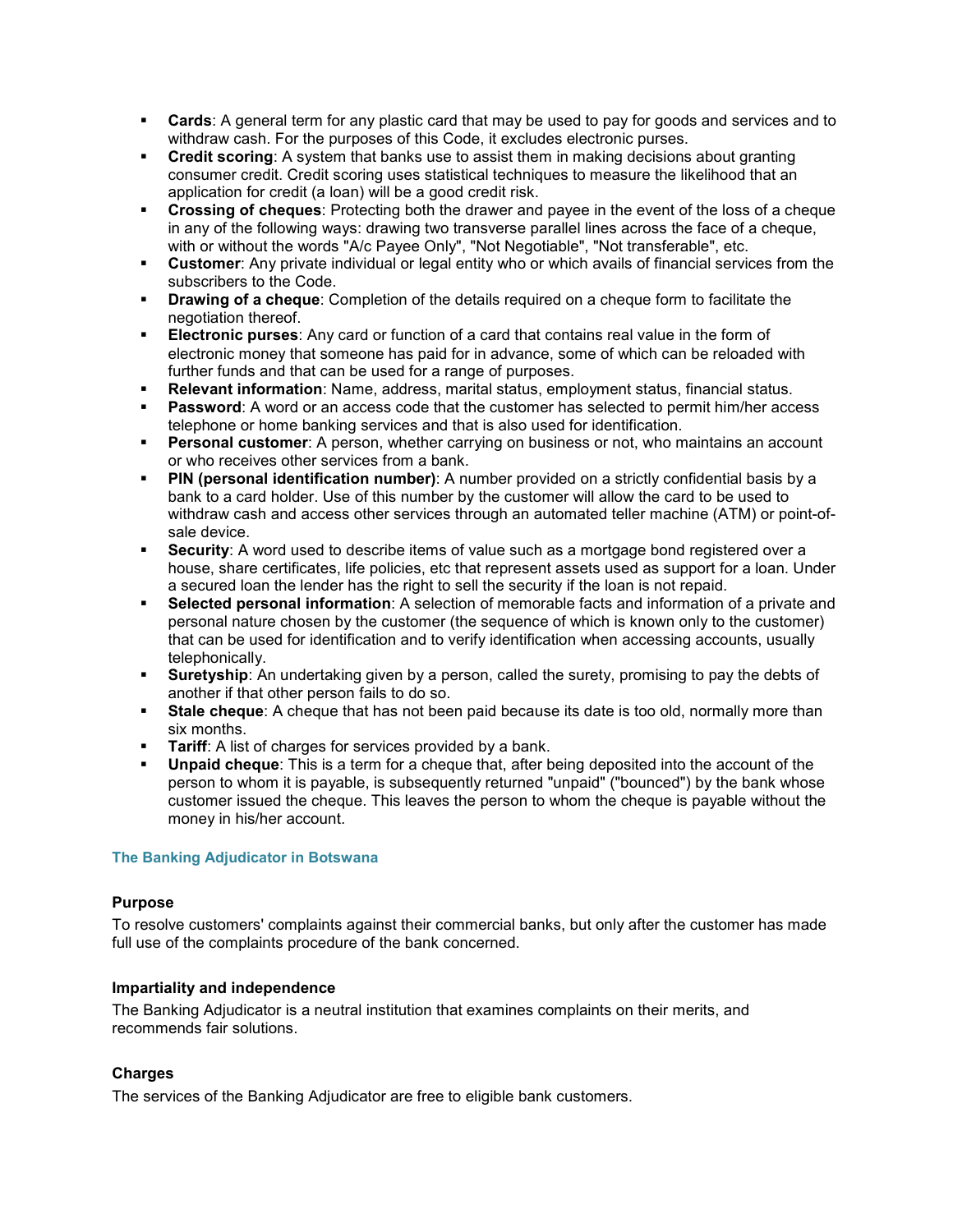#### What we can do

- **Try to mediate the dispute between you and your bank.**
- With your permission, request the bank to provide us with information.
- Make a recommendation to your bank how the matter should be settled, based on the Banker's Code of Conduct (available at your bank). The Code includes the principles of fairness and reasonableness.

## Who can complain to us?

A bank customer who is:

- an individual;
- a small business (including a company, corporation, an association, a partnership or a trust) with a turnover for the last financial year of P2 million or less.

## What we can help you with

Your complaint must:

- Be against a bank that is a member of the Bankers' Association of Botswana.
- Be against your own bank, regarding its products, services or fees.
- Relate to a claim of less than P250,000.
- Relate to maladministration on the part of the bank that has caused you some loss, distress or inconvenience that is not of a trivial nature.
- Relate to an incident that happened less than six months ago.
- Refer to misleading advertising.

#### What you can't complain to us about

- The exercise by a bank of its commercial judgement on lending policy or interest rates. You can't complain about a bank's failure to give you a loan, unless there was a failure to follow the correct procedure and this prejudiced you.
- Matters that should more appropriately be dealt with by a court of law or other process.
- **Matters where legal action has been started or where the customer wishes to be accompanied by** an attorney.
- **Something that happened more than six months ago.**

We cannot accept verbal complaints; nor can we answer general queries or offer advice regarding the banking industry, bank services or bank policy or procedures. Your bank probably has a customer care line to deal with these matters. Nor can we assist you in getting the bank to alter your terms of payment. We may not provide legal advice. We do not deal with general or systematic problems such as the length of queues.

#### How to make a complaint

#### Your Bank

You must follow your bank's internal complaints procedure to allow it to try to sort out the problem before you approach our office.

## You are more likely to succeed if you remain calm

When you first state your complaint at your bank's complaint desk, make sure you ask for a complaint reference number from your bank.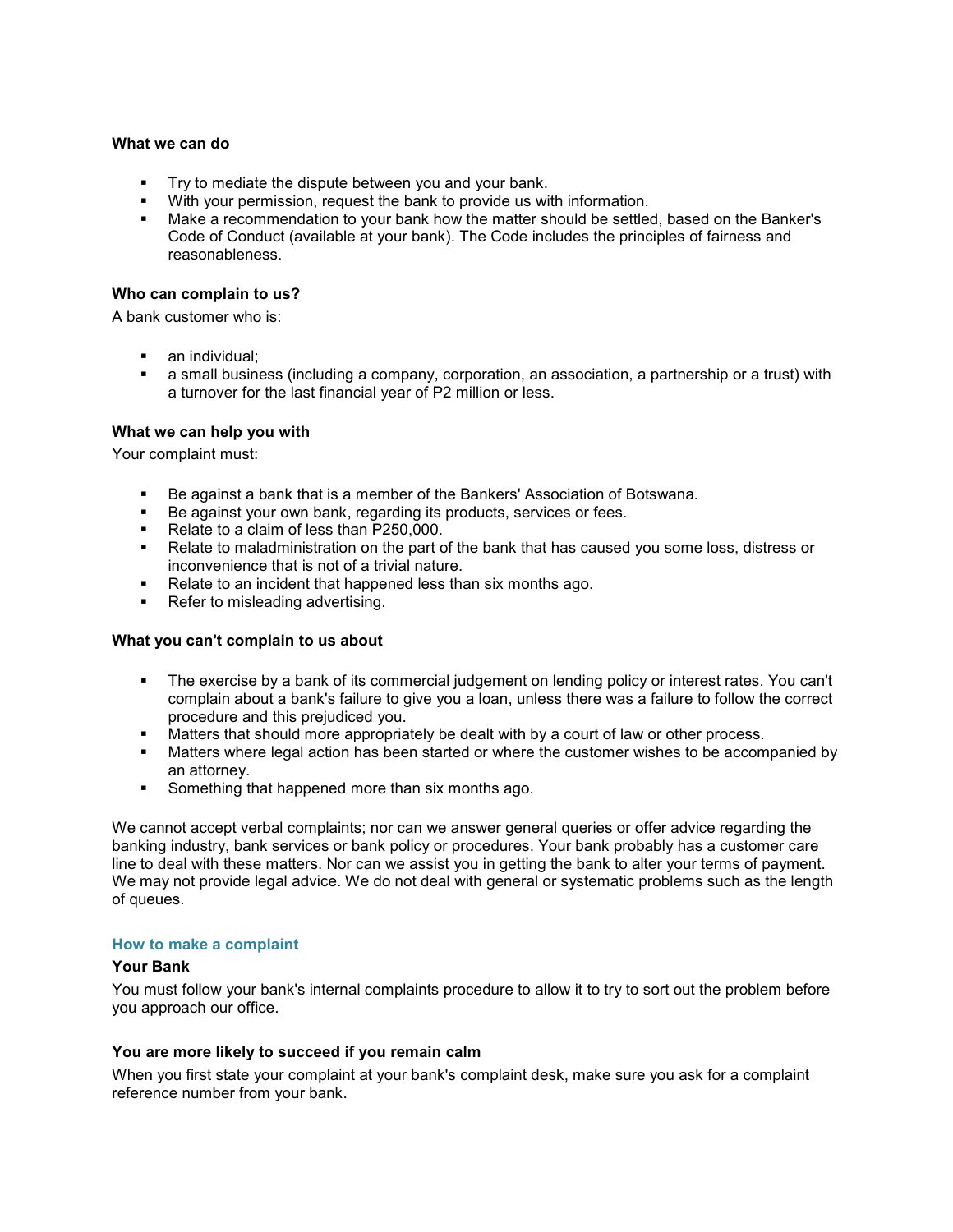## The Banking Adjudicator

If you are not satisfied with the outcome of the bank's attempt to resolve your complaint, you may approach this office. You will be required to complete our Application for Assistance Form, available from our office. We can post, fax or email a copy to you.

Completing the form:

- The form must be filled in so that we have authority to act on your behalf and obtain confidential information from the bank.
- Your bank will provide you with a complaint reference number that must be quoted on our form. If the bank refuses to provide this, you should mention this fact.
- **Please write neatly, print or type if possible.**
- Copies of relevant documents may be attached, in date order. However, you must still briefly explain your complaint in the appropriate section of the form.
- **Please indicate if you have already sent us correspondence.**

## Our procedures

We will decide whether your complaint is within our rules. We can only do this after carefully considering all the information provided by you. It is not possible to make such a decision 'over the phone'.

Your complaint will be referred back to your bank to give the bank a further opportunity to resolve the matter.

If the bank and you do not resolve the matter within the time period (not more than 15 working days) set down by this office, your complaint will be regarded as 'accepted' by this office.

Accepted complaints are investigated by obtaining information from the bank and, where necessary, yourself. Our aim is to complete most investigations within three weeks.

To protect confidentiality, we may not send each party copies of everything that we receive from the other.

Unlike a court, we will not call for evidence given under oath and no hearing will be held.

Where it is possible to arrive at a conclusion, we will make a recommendation ruling.

If it is in your favour and you accept it, your claim against the bank will fall away after you have received an apology or payment that is due to you from your bank. If the decision is in favour of your bank, you retain the right to take your complaint to court.

We will keep you informed of developments on an ongoing basis.

## Contact Us

The Banking Adjudicator Physical Address: Second Floor Koh-I-Noor House Plot 1146